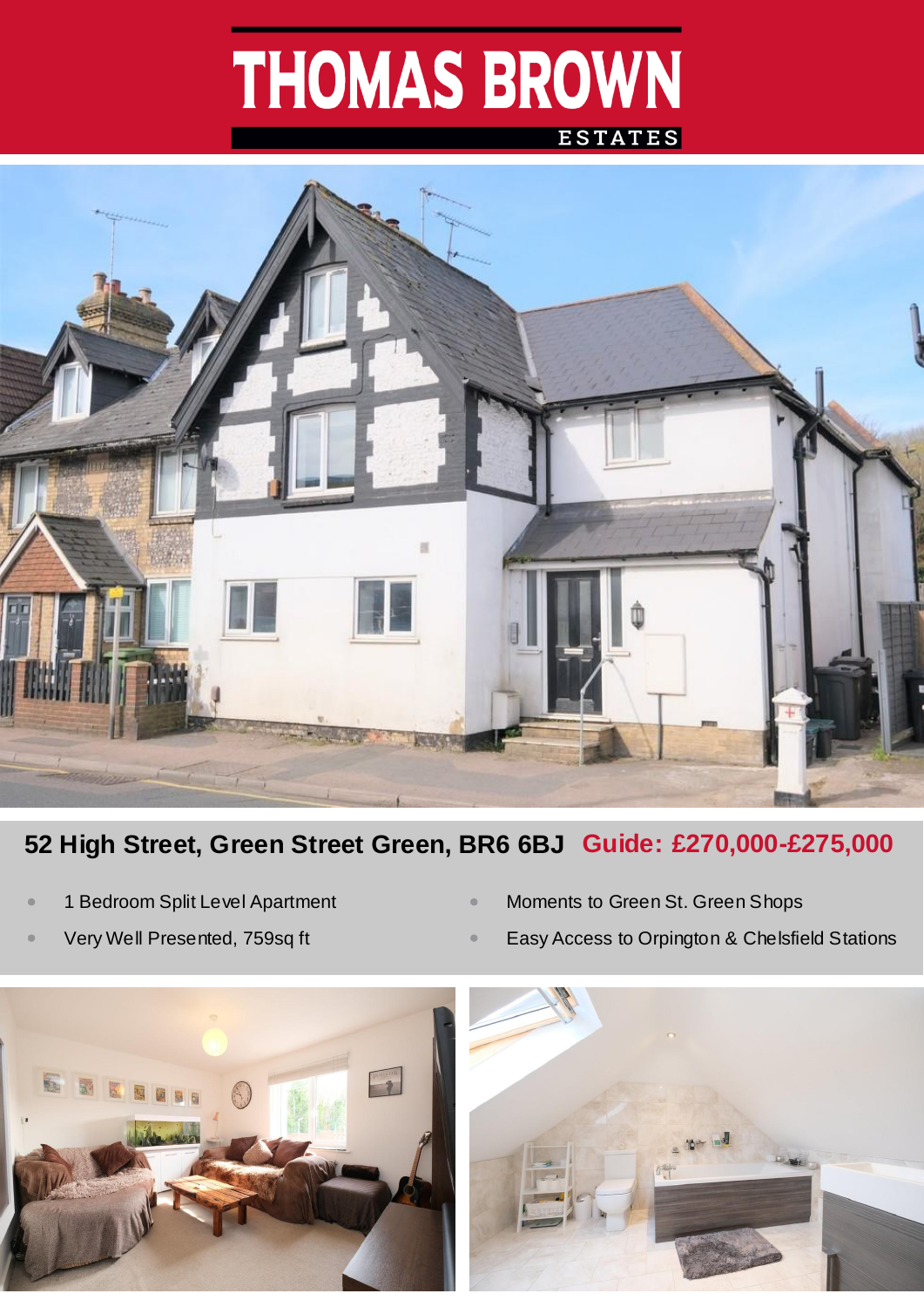



## Property Description

Thomas Brown Estates are delighted to offer this very well presented, nearly 760sqft one bedroom split level apartment (one of only three in the block) situated in the ever popular Green St Green that must be viewed to fully appreciate what this property has to offer. The apartment is situated moments from the shops in Green St Green and is within easy access to Chelsfield Station, boasts a long lease and is Share of Freehold. The accommodation consists of: communal entrance, private stairs to the spacious hallway, lounge, modern fitted kitchen and stairs that lead to a landing (potential for a study area), double bedroom and the bathroom. Green St Green High Street is well located for local schools, shops, bus routes, High Elms Country Park and Chelsfield mainline station is a short walk. Call Thomas Brown Estates to arrange an appointment to view.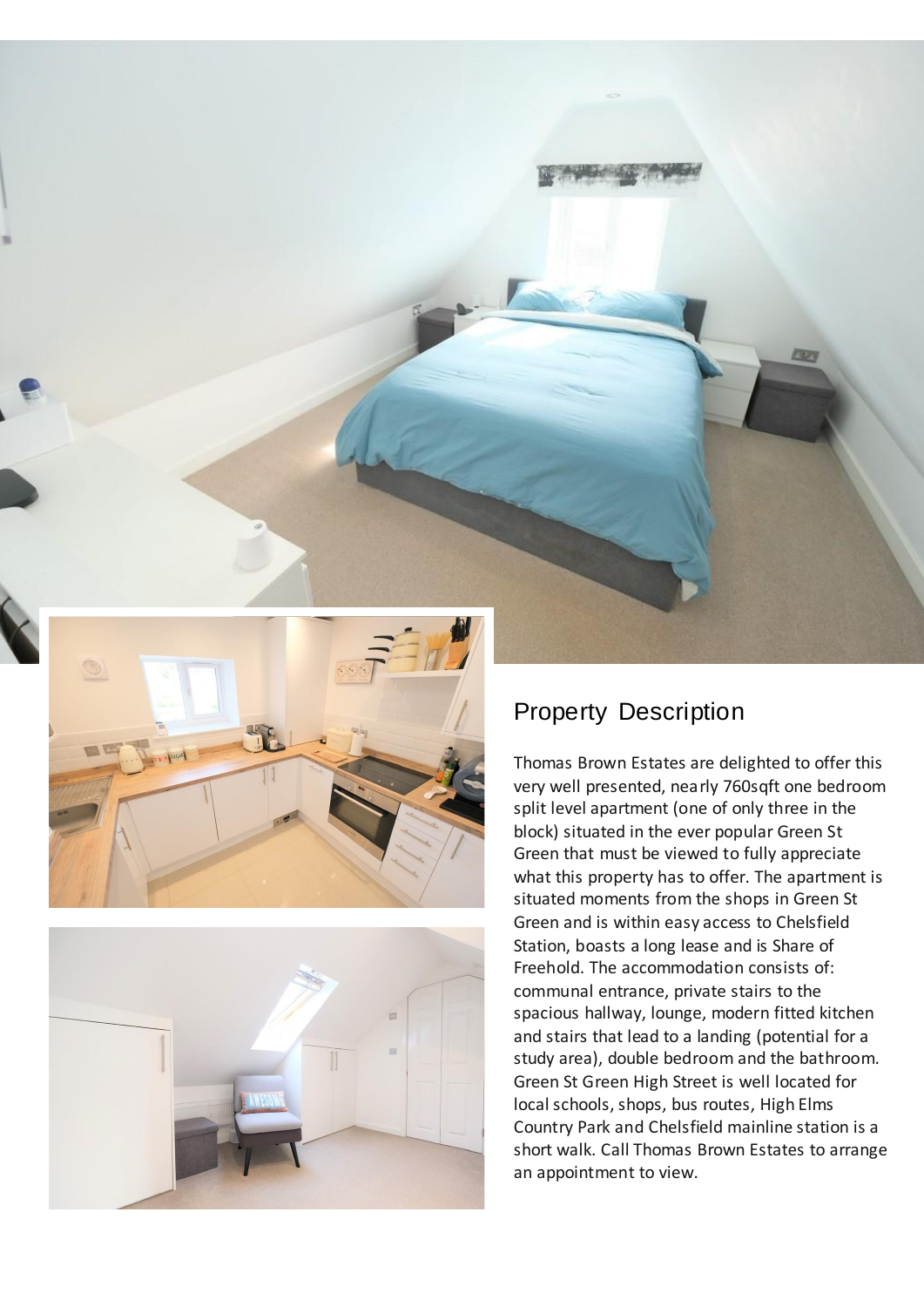







FRONT Communal entrance.

STAIRS TO FIRST FLOOR Wooden door to front, carpet.

#### ENTRANCE HALL

13' 10" x 11' 04" (4.22m x 3.45m) (L shaped) Under stairs storage cupboard, double glazed window to rear, carpet, radiator.

#### LOUNGE

13' 09" x 11' 01" (4.19m x 3.38m) Double glazed window to front, carpet, radiator.

#### **KITCHEN**

9' 05" x 7' 11" (2.87m x 2.41m) Range of matching wall and base units with worktops over, stainless steel sink and drainer, electric hob, integrated oven, integrated microwave, integrated undercounter fridge, integrated washing machine, integrated dishwasher, double glazed window to rear, tiled flooring.

#### STAIRS TO FIRST FLOOR LANDING

11' 0" x 7' 08" (3.35m x 2.34m) (measured at maximum) Fitted storage, Velux window to rear, carpet, radiator.

#### BEDROOM 1

14' 03" x 11' 0" (4.34m x 3.35m) (measured at maximum) Double glazed window to front, carpet, radiator.

#### BATHROOM

11' 02" x 8' 03" (3.4m x 2.51m) Low level WC, wash hand basin, bath and shower attachment, Velux window to rear, tiled walls, tiled flooring, heated towel rail.

OTHER BENEFITS INCLUDE:

DOUBLE GLAZING

CENTRAL HEATING SYSTEM

OUTDOOR COMMUNAL SPACE